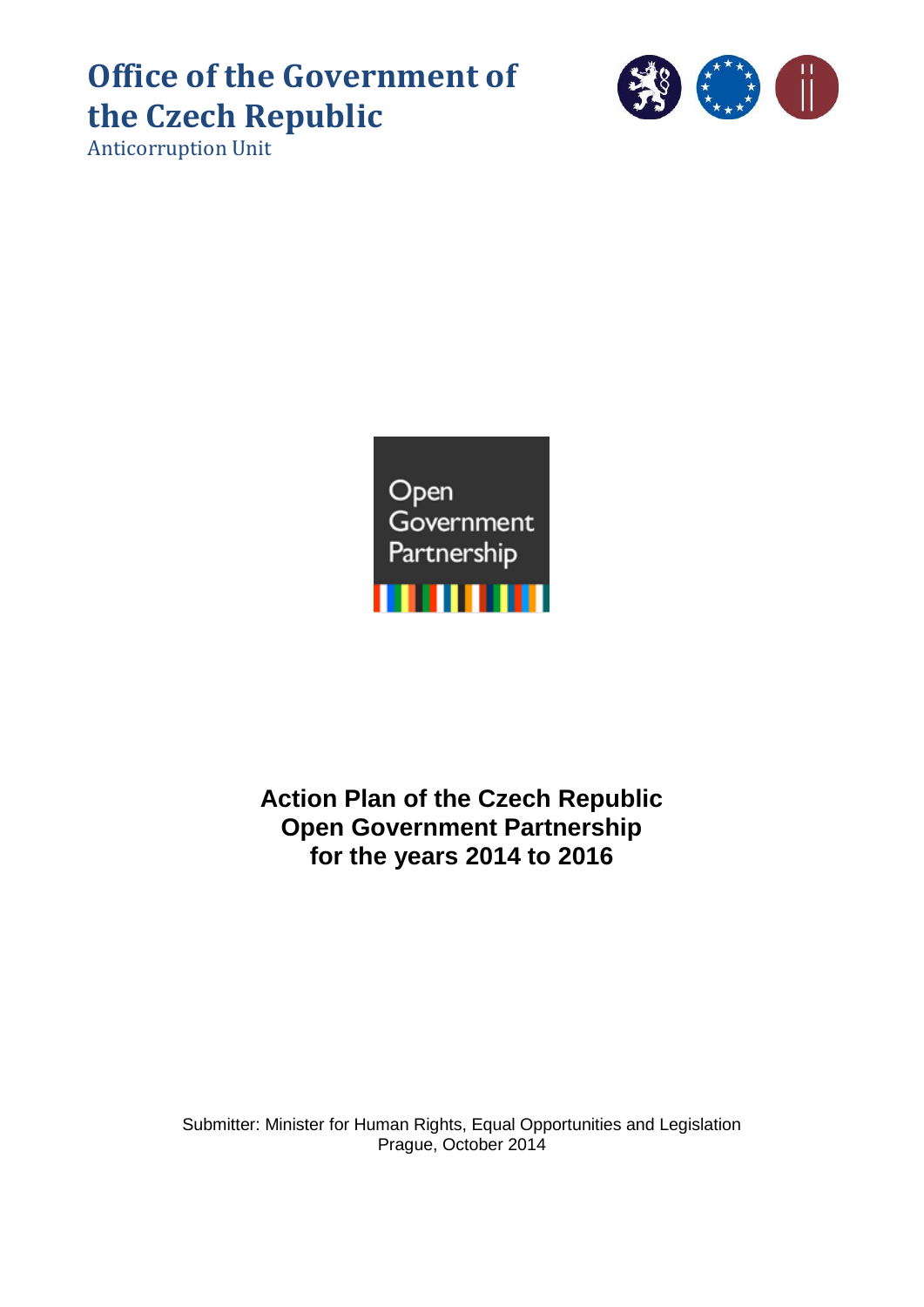

# **Contents**

| II. Action Plan of the Czech Republic "Open Government Partnership" for the years 2014 to                                                                                                |  |
|------------------------------------------------------------------------------------------------------------------------------------------------------------------------------------------|--|
| II./1. Adoption of the new Act on Civil Servants ensuring depolitisaticisation, professionalisation<br>and stabilisation of public administration and its implementation into practice 4 |  |
|                                                                                                                                                                                          |  |
|                                                                                                                                                                                          |  |
|                                                                                                                                                                                          |  |
|                                                                                                                                                                                          |  |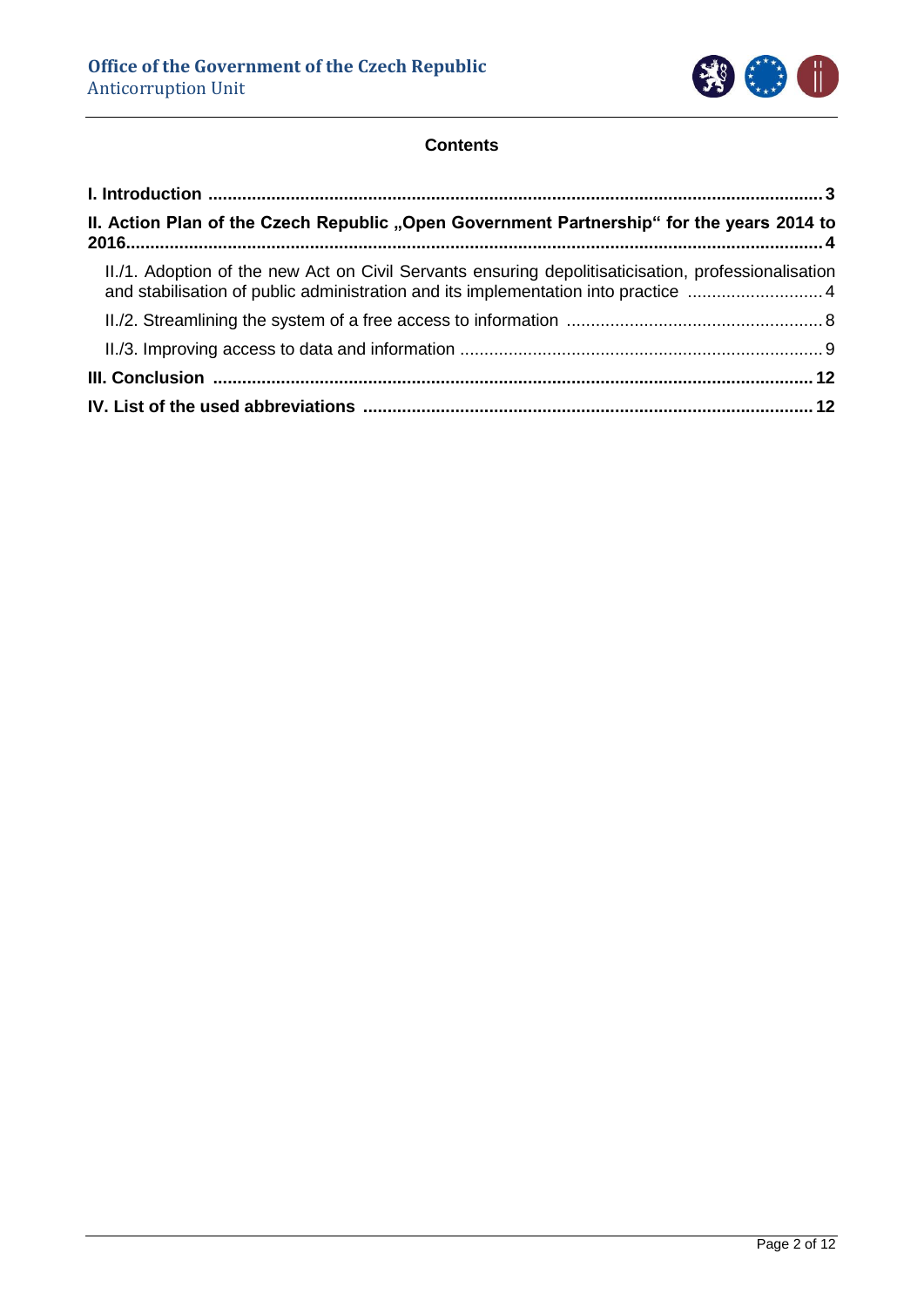

# <span id="page-2-0"></span>**I. Introduction**

1

Open Government Partnership, OGP is a voluntary international initiative of the U.S. administration supporting openness, transparency and fight against corruption. OGP is aimed at achieving concrete commitments of governments to support budget transparency, improve civic engagement, fight against corruption and transform oneself into more opened, efficient and responsible institutions.

Czech Republic has joined OGP in September 2011 (Government Resolution No 691 of 14 November 2011). On the basis of a debate among the representatives of public administration, academic sphere and non-governmental non-profit sector three concrete commitments for the period of two years were accepted, which were included into the **Action Plan of the Czech Republic for Open Government Partnership** (hereinafter only "Action Plan"). The said commitments involve (1) adoption of an Act on Civil Servants ensuring depoliticisation, professionalisation and stabilisation of the public administration, (2) streamlining the system of free access to information, (3) improving access to data and information. The Action Plan for the Czech Republic was approved by the Government by its Resolution No 243 of 4 April 2012. Afterwards it was presented at the OGP Summit in Brazil on 17 April 2012.

The Government of the Czech Republic fully supports the efforts for elimination of legislative and technical obstacles in access to information and sets itself the aim of enabling the general public to freely share, combine and make use of the open data. By fulfilling the committments the Czech Republic will considerably increase transparency of processes in public administration and simplify access to information and data handled by public administration.

The first consistent description of how the Czech Republic succeeds in fulfilling its committments is involved in the material "Implementation Assessment of the Czech Republic Action Plan "Open" Government Partnership" in 2012 and its Update"<sup>1</sup> (hereinafter only "Assessment 2012"). During the monitored period (April 2012–April 2013) the stipulated committments were not completely fulfilled. The Assessment 2012 was approved by the Government by its Resolution No 477 of 19 June 2013. Simultaneously all three committments were updated and included into the Chapter III under the title Update of the Czech Republic Action Plan "Open Government Partnership" (hereinafter only "Updated Action Plan"). The Assessment 2012 including the Updated Action Plan was sent to the OGP Steering Committee on 28 June 2013.

In connection with termination of the twelve months implementation course of the Action Plan the OGP **Independent Reporting Mechanism, IRM** was also evaluating execution of the Czech Republic committments in April 2013. In its report "Czech Republic: Progress Report 2012-2013" (see Annex) IRM states that each of the three committments has been so far executed only partially. The Czech authorities were acquainted with the IRM conclusions and in compliance herewith the Czech Republic has adopted its Action Plan for the years 2014 to 2016, being the subject of this material.

<sup>1</sup> Available at: [http://www.korupce.cz/assets/partnerstvi-pro-otevrene-vladnuti/Zhodnoceni-AP-OGP-](http://www.korupce.cz/assets/partnerstvi-pro-otevrene-vladnuti/Zhodnoceni-AP-OGP-2012.pdf)[2012.pdf,](http://www.korupce.cz/assets/partnerstvi-pro-otevrene-vladnuti/Zhodnoceni-AP-OGP-2012.pdf) visited on 22 January 2014.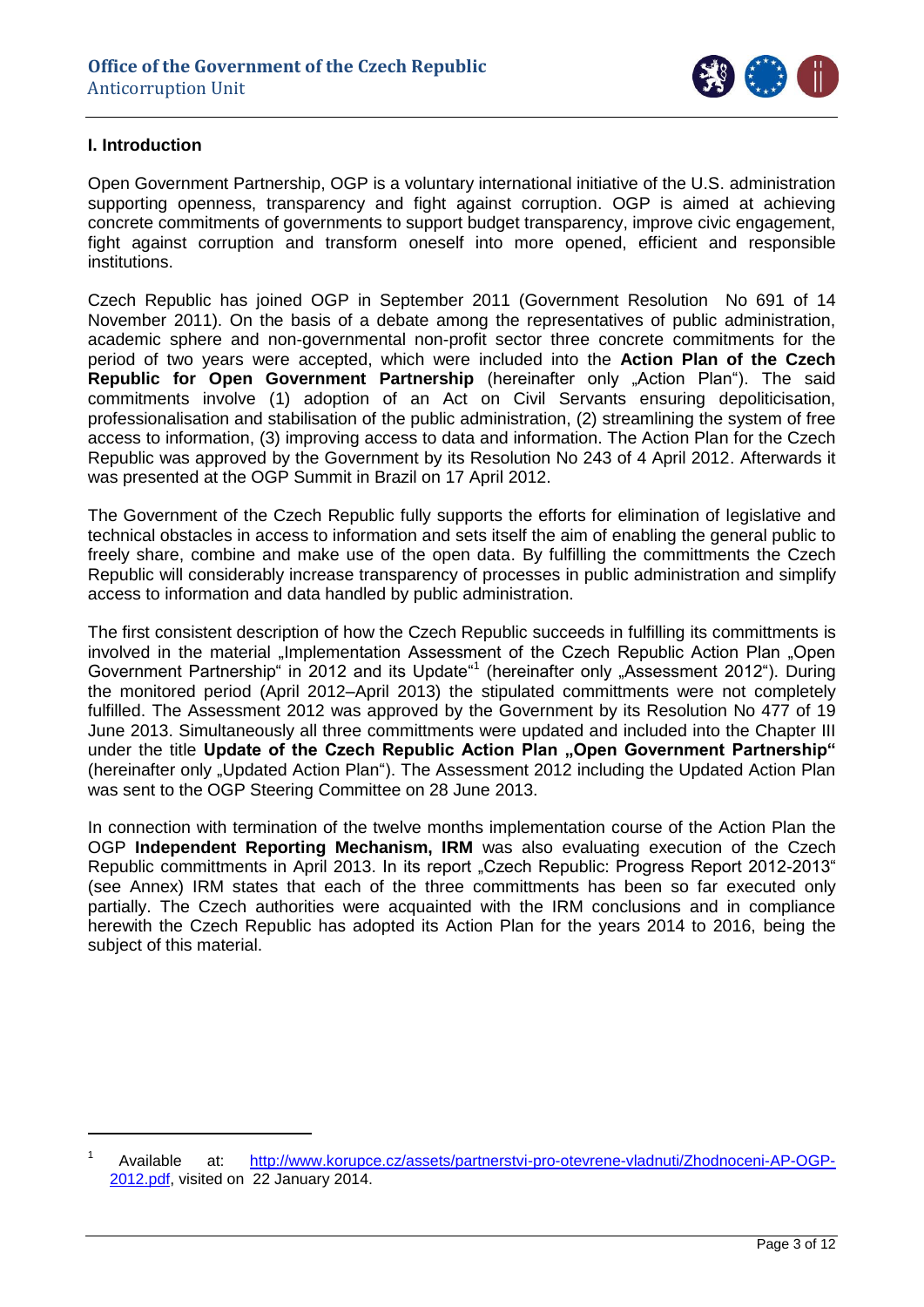

# <span id="page-3-0"></span>**II. Action Plan of the Czech Republic "Open Government Partnership" for the years 2014 to 2016**

Since the committment has not been yet accomplished in its entirety, the Czech Republic will continue, upon recommendation of the Independent Reporting Mechanism, to carry out the individual tasks of the committment during the oncoming period (2014-2016), however in an updated version reflecting the current state of works and assignments involved in the Government Anti-Corruption Strategy for the years 2015 to 2017 and in the Government Policy Statement. Although this is in fact an update of the existing committments, according to OGP standards this should constitute a second subsequent national action plan.

### <span id="page-3-1"></span>II./1. Adoption of the new Act on Civil Servants ensuring depoliticisation, *professionalisation and stabilisation of public administration and its implementation into practice*

## Responsible party: Ministry of Interior

#### Rationale:

The new coalition government has adopted the Policy Statement of the Government of the Czech Republic (February 2014), in which *adoption of well-functioning and high-quality act on civil service, including its implementation* has been set as one of the priorities. This Act must guarantee full depoliticisation and well-functioning of public administration, give a clear definition of criteria for appointment and remuneration of public employees, lay down conditions for career advancement and guarantee a high level of education of the officials. In the sphere of public administration this task continue to be crucial, as adoption of the act on public-law basis should ensure a clear definition of basic rights and duties of a civil servant, set principles of personal and managerial running of state administration and reduce a corruption risk of its employees.

Working conditions of all employees are at present primarily subject to Act No 262/2006 Coll., Labour Code, as amended. Working conditions of the officials of self-governing units are subject to a special Act No 312/2002 Coll., on the Officials of Self-Governing Units and on Amendments to some Acts, as amended. On the contrary, there does not exist a specific fully applicable law for employees of the state administration, as the Act No 218/2002 Coll., On Service of Public Servants in Administrative Authorities and on Remuneration of such Servants and other Employees in Administrative Authorities (the Service Act), as amended, has not yet come into full force (which is expected by 1. 1. 2015). This unsufficient legislation for public officials is undesirable. A separate legislation on the status of employees in the state administration is one of accession committments towards the European Union and its compliance is envisaged even by Article 79, Subsection 2 of the Constitution of the Czech Republic. Czech Republic has been for years critised for absence of this law both by the European Union and also by the Group of States against corruption by the Council of Europe (GRECO) and a number of non-profit organizations. Though adoption of the Service Act is not an explicitly defined preliminary condition pursuant to Annex XI of the Directive No 1303/2013, on general provisions for ESI funds, which are obligatory for the Czech Republic in order to make a problem-free use of financial resources from European structural and investment funds in the new programme period 2014–2020, in the European Commission´s opinion its adoption is a necessary prerequisite for meeting some criteria of the preliminary condition No 11 – Efficient public administration.

Depoliticisation of state administration shall be achieved through transparent selection procedures both for low-rank posts and for posts of leading employees (superiors), objective rules for awarding non-entitled components of wages (extra pay for leadership and bonuses) and professionalisation shall be guaranteed by effective human resources processes – system education, examinations of officers and personal work with employees. By a clear definition of employees rights and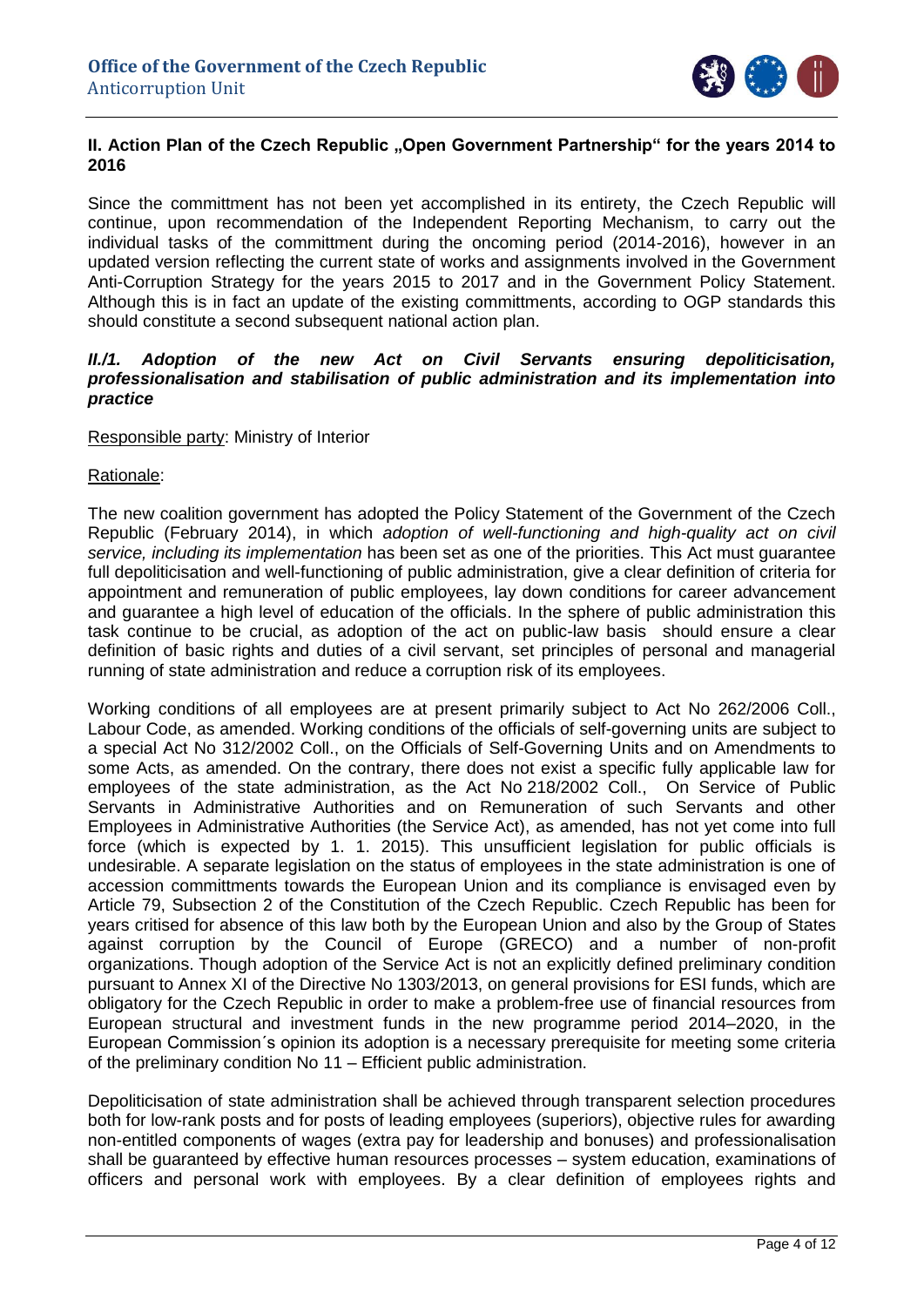

obligations, their development and simultaneously by professional stability even the efficiency of state administration execution will be increased.

The requirement to fill the vacancies ("hiring state employees and officials of municipal and regional offices") on the basis of a selection procedure (open competition), particularly on all levels of public administration, follows beside others from GRECO Recommendation from the 2nd Evaluation Round of 2006, which has not been fulfilled up to now. Czech Republic is going to implement into the law and implementing rules the principles of protection in case of whistleblowing an unlawful conduct and protection against political pressures, as following from the European Principles for Administration, Recommendations of OECD and GRECO.

A key role during transformation of state administration into state service will have a methodical and coordination body, which will be preparing service instructions and regulate their implementation. This body – Section for State Administration – will be established in the Ministry of Interior.

#### Manner of performance:

The idea of an Act on Civil Servants as a pillar of the OGP Action Plan has been presently realized by an amendment to the Act on Civil Service or the new Draft Act on Civil Service. The Act was amended by the Chamber of Deputies through a deputy initiative and thus it had not been passed through the standard interdepartmental comment procedure, however, during its preparation the representatives of social partners and non-state non-profit organizations were consulted. The Draft Act on Civil Service was approved by the Senate on 1 October 2014 and approved on 24 October 2014 by the Chamber of Deputies, when the presidential veto was outvoted.

During implementation of this priority the Czech Republic undertakes to realize in particular the following measures:

- to adopt an implementing instruction for selection procedure and appointment of a deputy of the Section for public service and of state secretaries,
- to amend the Government Decree No 85/2003 Coll., defining areas of the state service, and Government Decree No 328/2013 Coll., on setting the extent and manner of providing data into the Informational System on Wages,
- to prepare a government decree on a catalogue of administrative activities and a government decree on wage conditions of state employees,
- to create necessary implementing regulations to ensure implementation of the Act, particularly in the area of personal and managerial administration of the administrative authorities,

in order that the following requirements are met:

- unambiguous definition of a boundary between the positions controlled by political parties and the apolitical bureaucratic positions, which will be occupied on the basis of open selection procedures,
- setting rules for depoliticisation, professionalisation and stabilisation of the state administration,
- setting a transparent and fair system of remuneration,
- securing a special protection of whistleblowers of unlawful conduct of employer,
- a system of obligatory training involving beside others the issue of combatting corruption.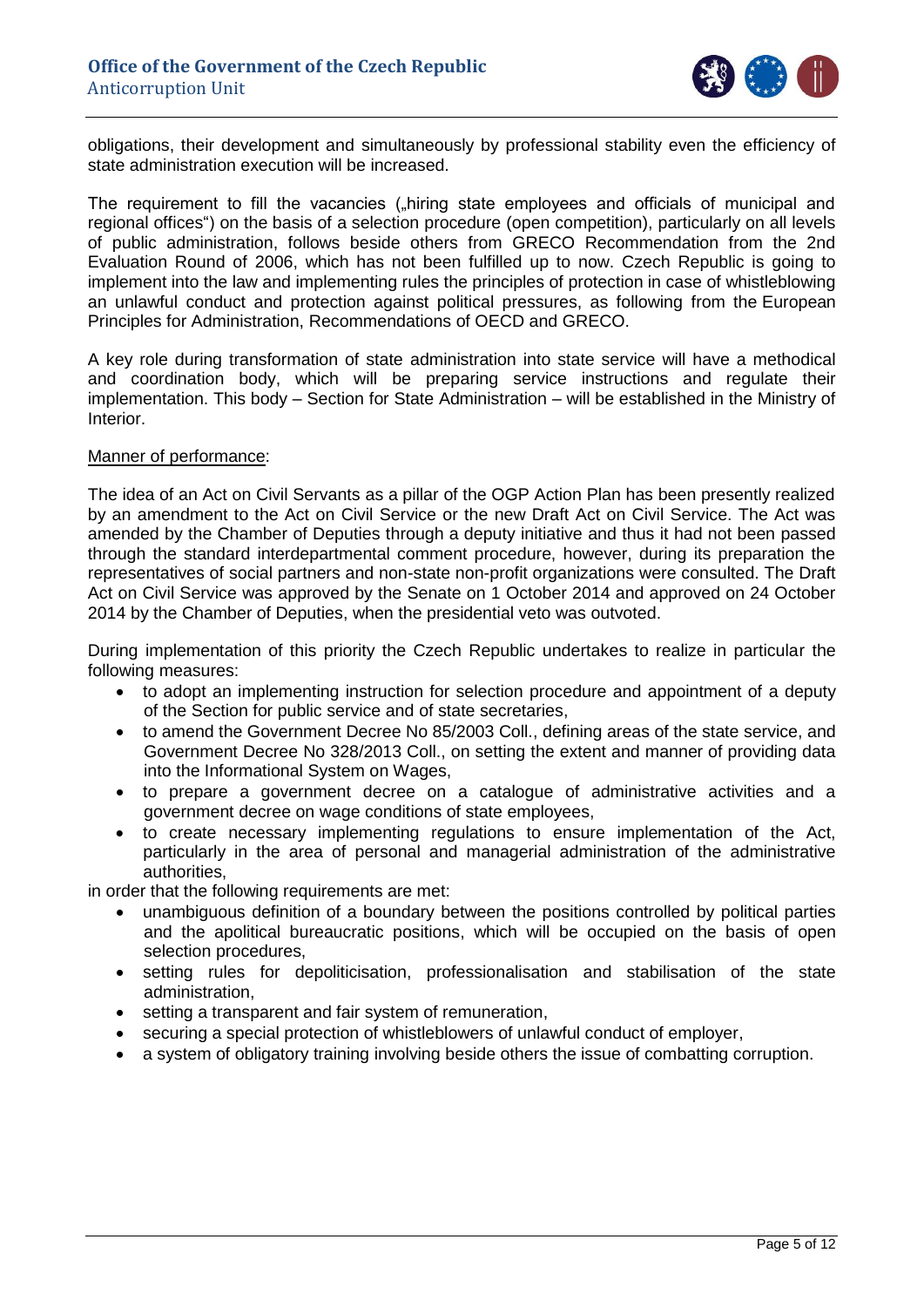

# Milestones:

| <b>Task</b>                                                                                                                                                                                                                                                                                                                                 | <b>Responsible</b><br>(performing body)                                                                             | <b>Deadline</b>                                 |
|---------------------------------------------------------------------------------------------------------------------------------------------------------------------------------------------------------------------------------------------------------------------------------------------------------------------------------------------|---------------------------------------------------------------------------------------------------------------------|-------------------------------------------------|
| Adoption of the complex draft amendment by the Chamber<br>of Deputies.                                                                                                                                                                                                                                                                      | Chamber of<br><b>Deputies</b>                                                                                       | September 2014                                  |
| Submiting for information of the Government members a<br>detailed timetable for preparation of implementing legal<br>regulations and other measures to perform the new Act on<br>Civil Service.                                                                                                                                             | MI (cooperation<br>with MLSA, MF,<br>MFA and OG)                                                                    | September 2014                                  |
| Establishing an organizational body for public service and<br>incorporating it into the organizational structure of the<br>Ministry of Interior.                                                                                                                                                                                            | MI                                                                                                                  | 01.10.2014                                      |
| Adoption of the amendment by the Senate.                                                                                                                                                                                                                                                                                                    | Senate                                                                                                              | October 2014                                    |
| "Revision", analysis and proposal for further use (for<br>legislation or for preparation of acts of administrative<br>bodies) of the present (in preparation) implementation<br>measures and drafts of service regulations in continuity<br>with the approved version of the act.                                                           | MI (cooperation<br>with MLSA, MF,<br>MFA and OG), with<br>MEYS Degree on<br>language<br>examination<br>requirements | 01.11.2014                                      |
| Preparing selection procedure for the position of a deputy<br>for state service and a personal director of the Section for<br>State Service (SSS) a propose their appointment by the<br>Government (immediately upon declaration of the Act, not<br>later than 30.06.2015).                                                                 | MI (SSS),<br>Government                                                                                             | IV. Q 2014 (after<br>declaration of the<br>Act) |
| Preparing selection procedure for the positions of state<br>secretaries in ministries and the Office of the Government<br>of the Czech Republic and ensure their appointment<br>(immediately upon appointment of a secretary for the state<br>service, not later than 30.06.2015).                                                          | MI (deputy for state<br>service),<br>Government,<br>Director of OG                                                  | IV. Q 2014 (after<br>declaration of the<br>Act) |
| Preparing, discuss and publish relevant implementing<br>legislation.<br>Laying down rules for methodical and coordination<br>role/cooperation between SSS and service bodies (in fact<br>particularly with personal departments of the service<br>bodies). Completion of the legislation process of<br>implementing legislation to the Act. | MI (MLSA, MF,<br>MFA and OG)                                                                                        | IV. Q 2014<br>to 01.07.2015                     |
| Submitting a draft of methodical instruction for preparation<br>of the first systemization of the service positions and the<br>first systemization of work positions, to be in force from<br>from 01.07.2015.                                                                                                                               | MI (SSS)                                                                                                            | $I. Q$ 2015                                     |
| Establishing a Section for State Service and incorporating<br>it into the organizational structure of the Ministry of<br>Interior.                                                                                                                                                                                                          | MI                                                                                                                  | 01.01.2015                                      |
| Full effectiveness of the Act on State Service                                                                                                                                                                                                                                                                                              |                                                                                                                     | 01.01.2015                                      |
| Preparation and drafting the first systemization of the<br>service positions and the first systemization of work<br>positions to be in force from 01.07.2015.                                                                                                                                                                               | administrative<br>bodies, MI (SSS)                                                                                  | $I. Q$ 2015                                     |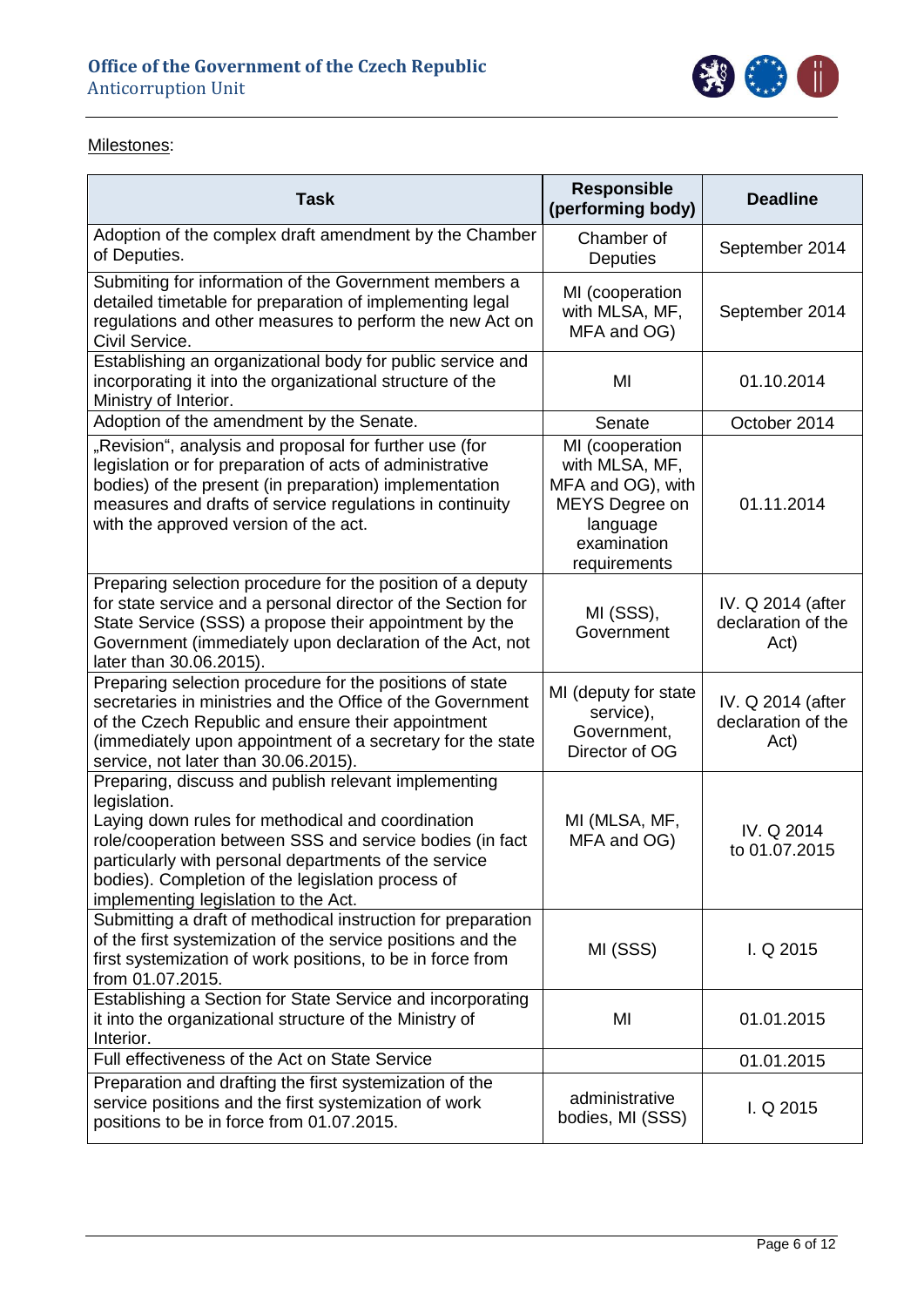

| Submitting to the Government a proposal for<br>systemization of the service authorities in accordance<br>witht he Act on Civil Service for the year 2016.                  | MI (SSS), MF                               | II. Q 2015                  |
|----------------------------------------------------------------------------------------------------------------------------------------------------------------------------|--------------------------------------------|-----------------------------|
| Preparing selection procedures for the positions of heads<br>of the service authorities and deputies for managing<br>sections and ensure their appointment by 30.06. 2016. | MI (SSS),<br>administrative<br>authorities | IV. Q 2015                  |
| Prepare selection procedures for the positions of directors<br>of departments and heads of units and ensure their<br>realization by 30.06.2017.                            | MI (SSS),<br>administrative<br>authorities | II. Q 2016                  |
| Submitting to the Government the draft of service<br>authorities systemization in accordance with the Service<br>Act for the year 2017.                                    | MI (SSS), MF                               | II. Q 2016                  |
| Appointing heads of administrative bodies and deputies for<br>managing a section.                                                                                          | administrative<br>authorities              | 01.07.2016                  |
| Appointing directors of departments and heads of units                                                                                                                     | administrative<br>authorities              | 01.07.2016<br>to 30.06.2017 |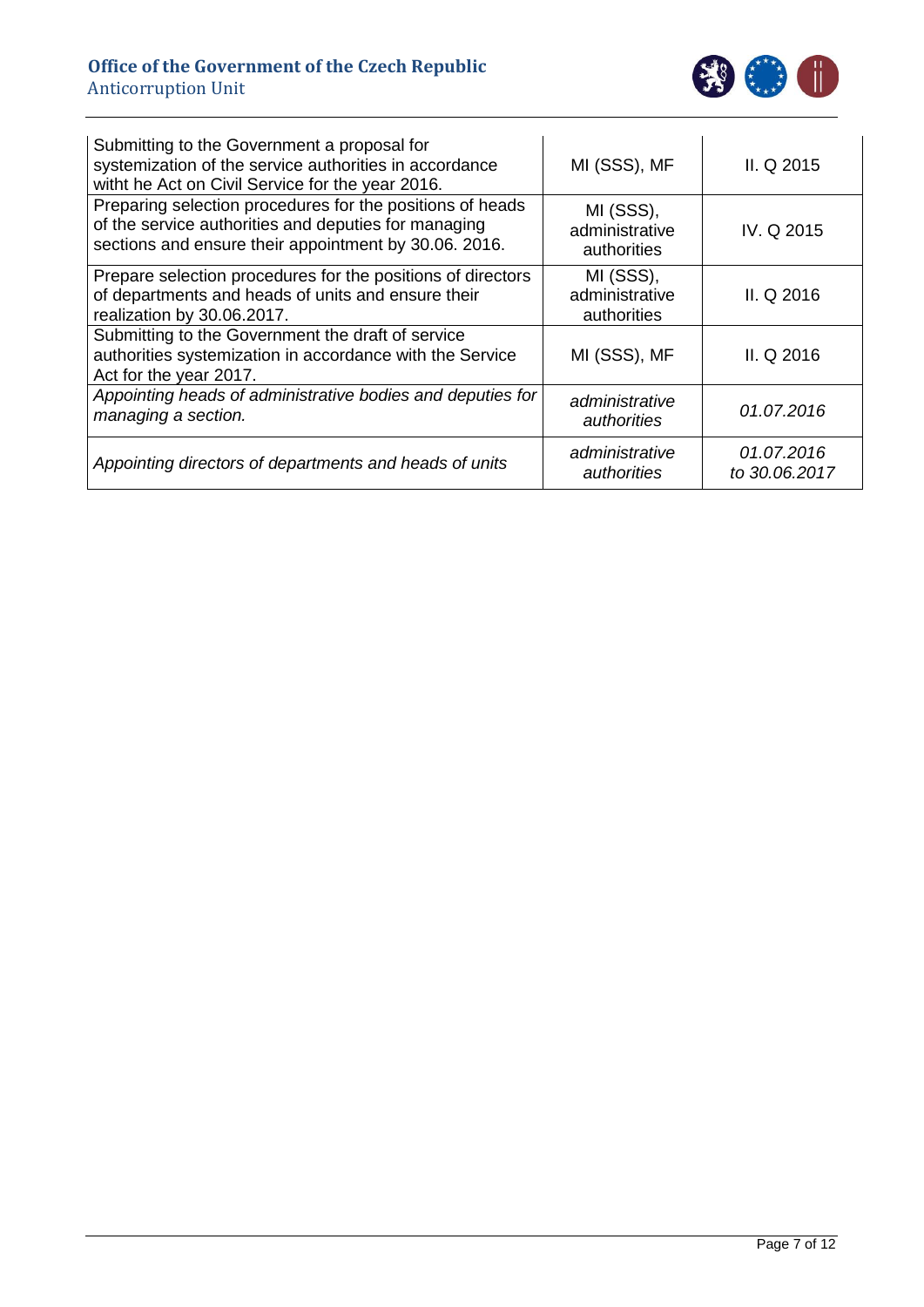

# <span id="page-7-0"></span>*II./2. Streamlining the system of free access to information*

Responsible party: Ministry of Interior

#### Rationale:

Though the starting point for this priority area was the Government Anti-Corruption Strategy for the years 2013 and 2014 (task 1.3), the amendment to the Act No 106/1999 Coll., on Free Access to Information, as amended, is to be made thanks to the obligation to perform a transposition of the European Parliament and Council Directive No 2013/37/EU of 26 June 2013, amending the Directive 2003/98/ES on repeated use of public sector information. This Directive stipulates a minimum package of the rules for repeated use of documents kept by the public sector subjects, and at the same sets down the rules for facilitating access to such documents.

Current requests made in this area prove that as the key and strategic direction of transparency development in public administration the principle RE-USE, i.e. a repeated use of information and "open data" has been perceived. In this conception the amended law should involve a specification of repeated use of information (RE-USE principle), the provider´s obligation to accommodate the recipients of information technologically and organizationally (as usually applied abroad), or confirm the same importance of a form request and an information request, providing certain defined databases in a form of open data and setting powers of a supervisory body to formulate the data structures, data catalogue and arrangement of information disclosure through the open data and the related process.

Setting and application of such principles should result in further integration of the related data or removing multiplication. The principle of publication and availability should be leading, the aspect of affiliation or connection with factual subject agenda (public procurement, property treatment) should be secondary. The aim is to enable working with such data compoundly and in continuity, without necessity to combine incompatible data from various departmental systems.

Transposition performance of the Directive should support an increased efficiency of the public administration as to its openess towards citizens and strenghtening transparency and ensure a quicker and more efficient access of the public to information.

#### Manner of performance:

Czech Republic undertakes to take the following measures during implementation of this priority:

Amendment to the Act No 106/1999 Coll., on Free Access to Information, as amended. The submitted draft deals the following principal issues:

1. Introducing an obligation to publish information in an open form or machine readable form, if possible and suitable; published information and information provided on the basis of a request are in principle provided also along with the metadata related.

2. Libraries providing public librarian and informative services pursuant to the Library Act, museums and galleries providing standardized public services lose the right to refuse providing information which are subject to the copyright law, the rights connected with copyright law or databases, if the rights in question are held by these institutions.

3. Introduction of a demonstrative enumeration of ways to provide information, where except for standard ways of providing information, which will enable an efficient repeated use of information, such as data sharing through interface of information system or enabling remote access to information, which are subject to changes in the course of time.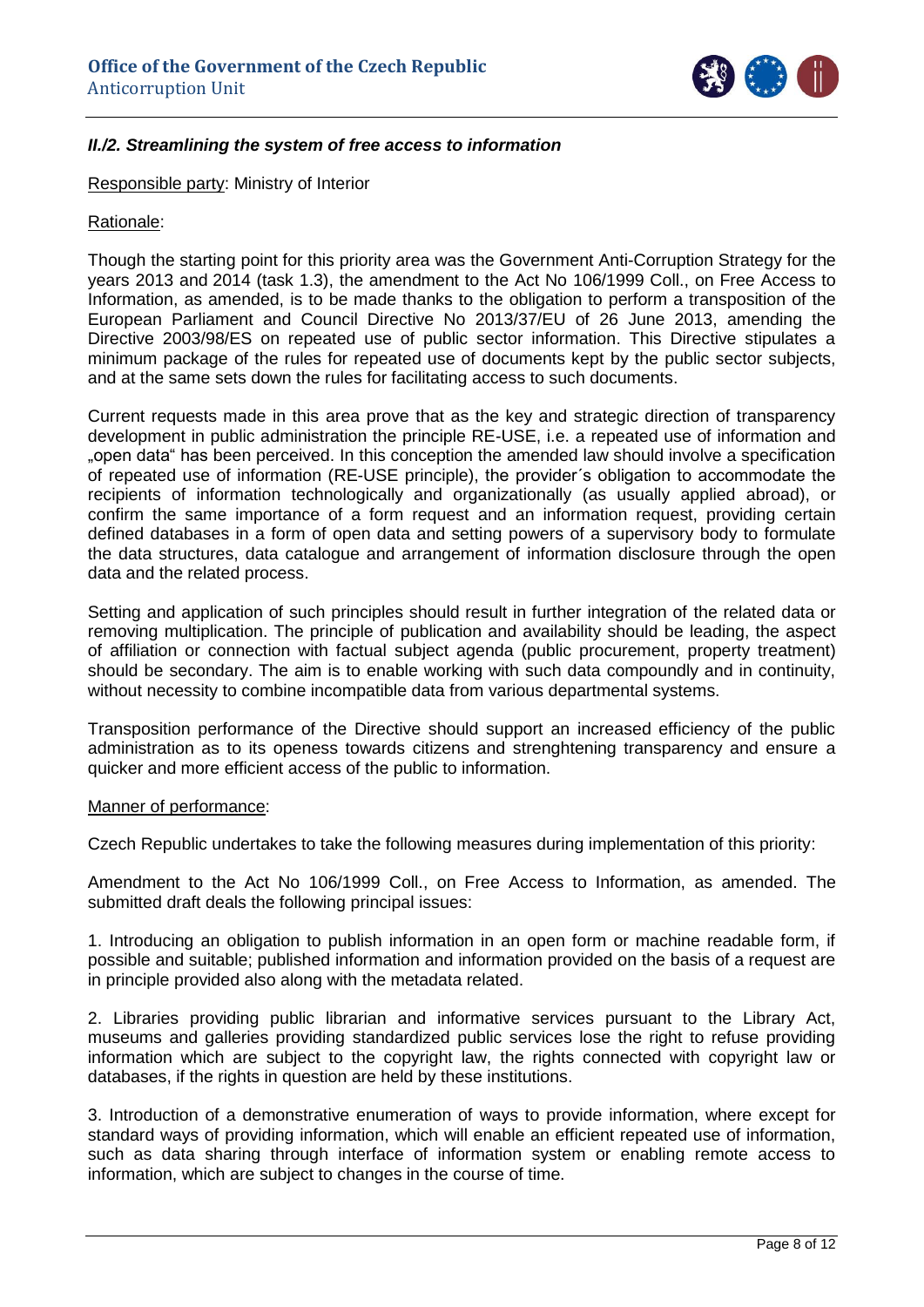

The proposed modifications should encourage a more efficient publication of information from the public sector and their repeated use, namely in particular thanks to the obligation to publish information in open or machine readable formats, it possible and suitable, and to an explicit anchoring of some particular ways of providing information, which will result in a qualitative shift as regards the possibility for use of the obtained information.

#### Milestones:

| Submission of the Draft Act to the Government                                                                      | 31.10.2014 |
|--------------------------------------------------------------------------------------------------------------------|------------|
| Creating of methodical material on modifications of the Act on free access to<br>information made by the amendment | 30.06.2015 |
| Coming into force of the amendment                                                                                 | 01.07.2015 |

## <span id="page-8-0"></span>*II./3. Improving access to data and information*

#### Responsible party: Ministry of Interior

#### Rationale:

The aim of open data in public administration is to make available the data created and collected by the public administration to professional and general public in a manner that will enable repeated use of these data for various purposes and in a number of various software applications. The application has been created by the public (typically professional) itself, by which even a reduction of the costs of the public administration connected with data presentation to the public may be achieved.

Open data of public administration are commonly published in the world (for instance in Great Britain or U.S.). Public administration of the Czech Republic also publishes data, does not, however, meet a number of requirements for open data, such as open and machine readable form, completeness or clear specification of conditions for their use. Public administration publishes its data in many places. A number of interesting data is thus hard to be found by the public and their capacity remain unused.

#### Manner of performance:

Ministry of Interior has submitted a project request into the Challenge D9 of the Operational Programme Human Resources and Employment. In the framework of this project particularly the issue of creating methodology for publication of public administration open data will be dealt, putting into operation the catalogue of public administration open data in the framework of the Portal of Public Administration and, last but not least, providing the necessary methodological support for other relevant institutions for publication of their data.

Institute for Public Administration Prague also prepares a training course focused on publication and work with open data, training should be commenced by the end of 2014.

The catalogue of open data should not constitute a central data repository, but only a guidepost providing seeking services. The data will be placed on the servers of data administrators, who will be able to place links into the catalogue and will be responsible for correctness of the catalogue data. Public administration bodies wil thus gain a possibility to create in the catalogue records on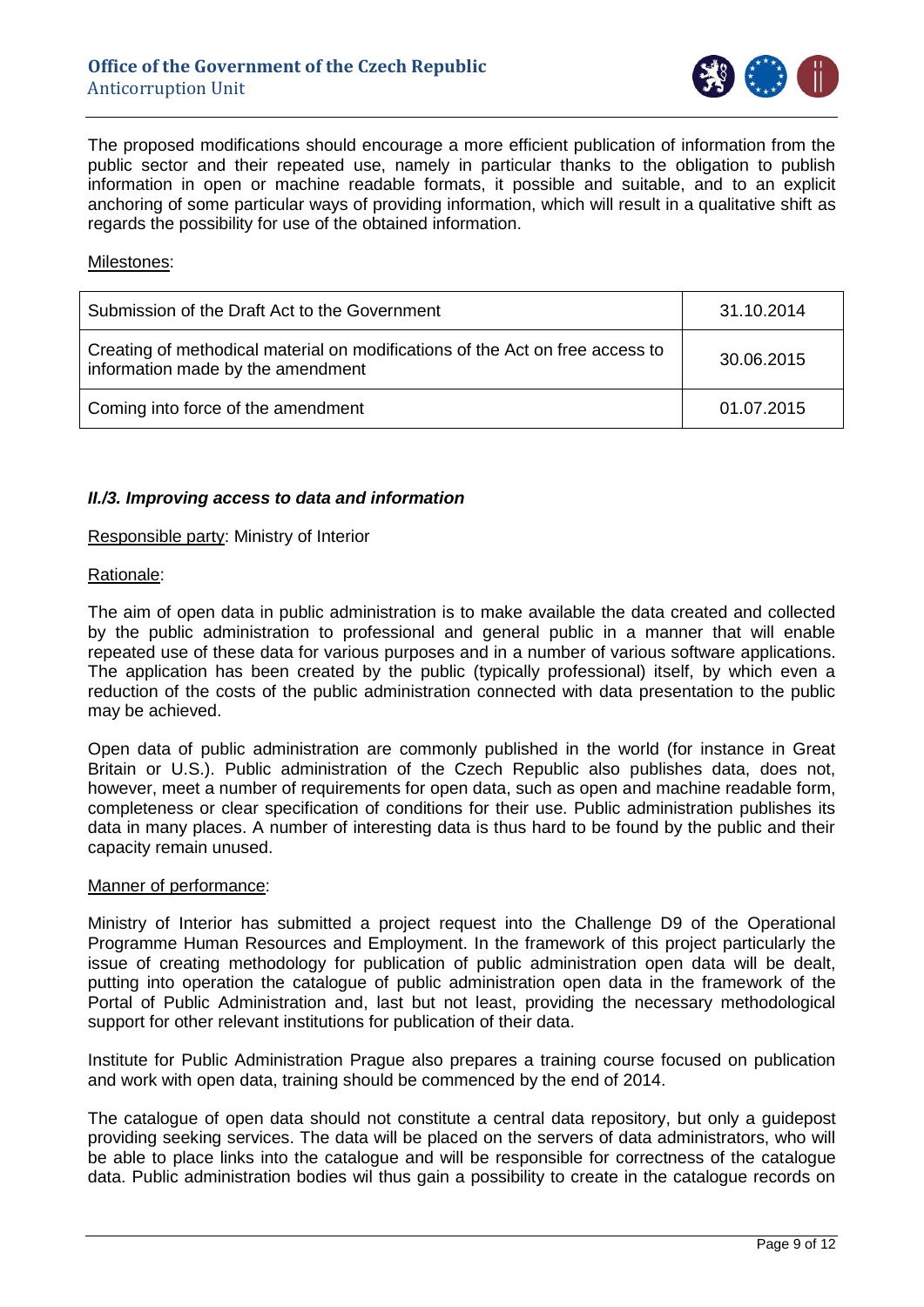

their data describing the data and indicating their availability for downloading. The public will gain a possibility to seek in the catalogized records in a unified manner with the help of various criteria in firendly user interface. The public (but even the public administration itself) will gain a survey of open data published by the public administration of the Czech Republic in one place.

Creation of rules for publishing information on data sets of open data is currently envisaged on the one hand within the catalogue of open data so that the subjects, publishing information in the form of open data, have at disposal an instructive methodology, and on the other hand a creation of legal environment for open licensing of using open data, which will in particular consist in involvement into the Act on Free Access to Information and preparing sample license agreements. This constitutes preparation of a solution that will ensure data openess, but at the same time must be convenient (non-discrimination, non-favouring, investment protection etc.) for all groups concerned (creators, commercial users, non-commercial users etc.) and refrain from any conflict with the Czech law (Act on Free Access to Information and Copyright Act), nor with EU regulations (Directive 2013, Directive INSPIRE etc.).

Open data of public administration must be: 2

- a) complete data are disclosed in a maximum possible extent,
- b) easily available data are available and possible to find through common ICT tools and means,
- c) machine readable or published in other structured text format the data are in a format structured in such a way that by means of a programme application the required (chosen) data may be obtained from the data,
- d) apply standards with freely available specification (open standard),
- e) made available under clearly defined conditions of data use (license) with a minimum of restrictions,
- f) available to users with expending a minimum possible costs for its obtaining.

Open data of public administration should be also: **3**

- a) primary (original) data disclosed by the data provider in the form in which it has been created by the provider as a primary (original),
- b) published without undue delay,
- c) non-limiting the access data available in a way not discriminating an individual or a group of persons,
- d) currently available data are available on-line during the period indicated by their provider.

Milestones:

| Commencement of the project                                                      | 30.11.2014 |
|----------------------------------------------------------------------------------|------------|
| Training course of the Institute for Public Administration $-$ opening           | 31.12.2014 |
| Creating a methodology for publication of open data of the public administration | 31.03.2015 |
| Putting into operation the catalogue of the public administration open data      | 30.06.2015 |

 $\overline{2}$ <sup>2</sup> Definition of attributes of public administration open data is available in the Conception of Cataloging open data of the Czech Republic public administration [http://www.korupce.cz/cz/protikorupcni-strategie](http://www.korupce.cz/cz/protikorupcni-strategie-vlady/na-leta-2013-2014/2-2-1--otevrena-data-108979/)[vlady/na-leta-2013-2014/2-2-1--otevrena-data-108979/.](http://www.korupce.cz/cz/protikorupcni-strategie-vlady/na-leta-2013-2014/2-2-1--otevrena-data-108979/)

 $3$  Further information is available in Methodology of publishing open data of the Czech Republic public administration [http://www.korupce.cz/assets/partnerstvi-pro-otevrene-vladnuti/otevrena](http://www.korupce.cz/assets/partnerstvi-pro-otevrene-vladnuti/otevrena-data/Metodika_Publ_OpenData_verze_1_0.pdf)[data/Metodika\\_Publ\\_OpenData\\_verze\\_1\\_0.pdf](http://www.korupce.cz/assets/partnerstvi-pro-otevrene-vladnuti/otevrena-data/Metodika_Publ_OpenData_verze_1_0.pdf)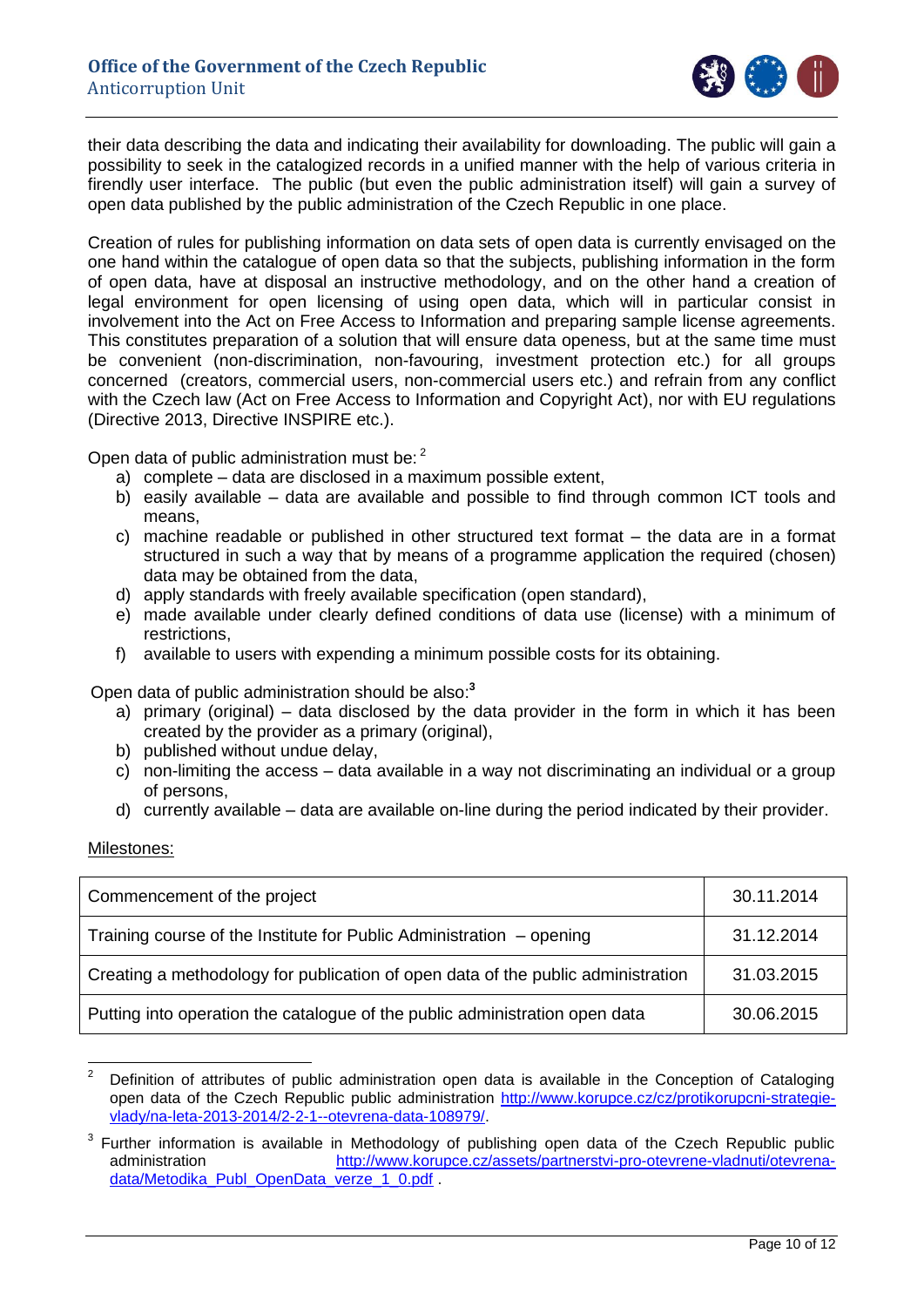

| Creating a legal milieu for open licensing of using open data                                | 30.09.2015   |
|----------------------------------------------------------------------------------------------|--------------|
| Providing methodical support to the respective institutions for publication of their<br>data | continuously |